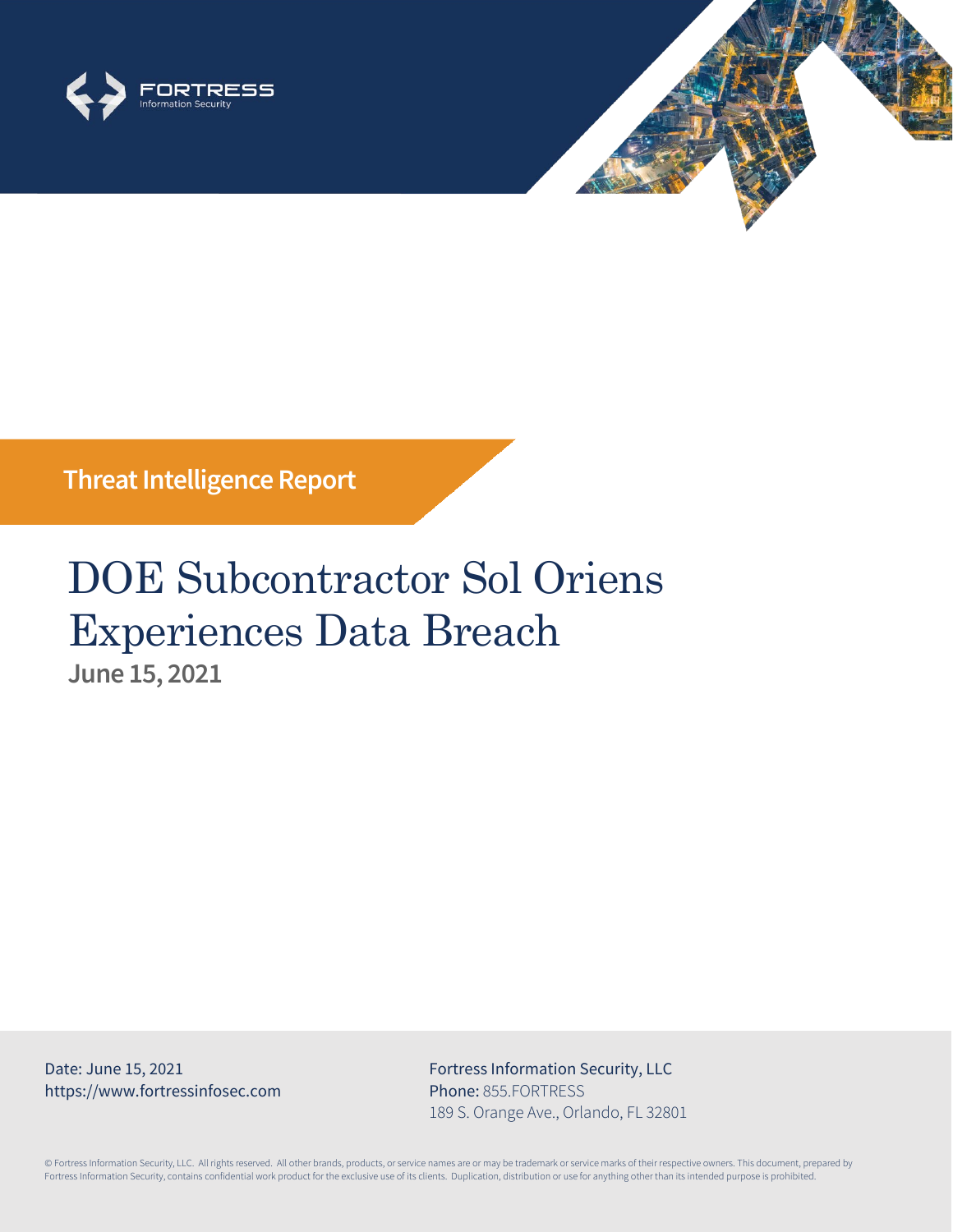

### Table of Contents

\*\*The usage and distribution of this document is strictly governed by the terms of our agreement with our client, and this document may not be relied upon anyone other than our client. Only individuals with a specific contractual right to view this document may do so, and if you believe you may have received this document in error, please do not read further and contact us via email at Compliance@FortressInfoSec.com as soon as possible.

To the extent this document is provided to or obtained by a governmental entity, please note that confidential treatment of this document is requested under both the Freedom of Information Act, as well as any similar applicable state or local laws governing the public disclosure of documentation, and written notice of any request for this document is requested to be sent to us via email at Compliance@FortressInfoSec.com as

soon as possible.<br>The analysis set forth herein is made as of the date listed in this document, and we are under no obligation to correct or modify this document on an ongoing basis, unless we have specifically contracted our client to do so in a mutually executed agreement. The usage of critical, high, medium, moderate, nominal, low, or other scaled indicators or parlance associated with the rating of risk is based on our subjective determ determinations may then be correspondingly incorrect. Any included recommendations provided are non-inclusive and are only intended to serve as exemplar actions to address security risks, rather than as the sum-total of al

or representations of accuracy beyond those contained in any mutually executed agreement with our client that address the contents of this document. This document only provides our findings under the terms of our agreement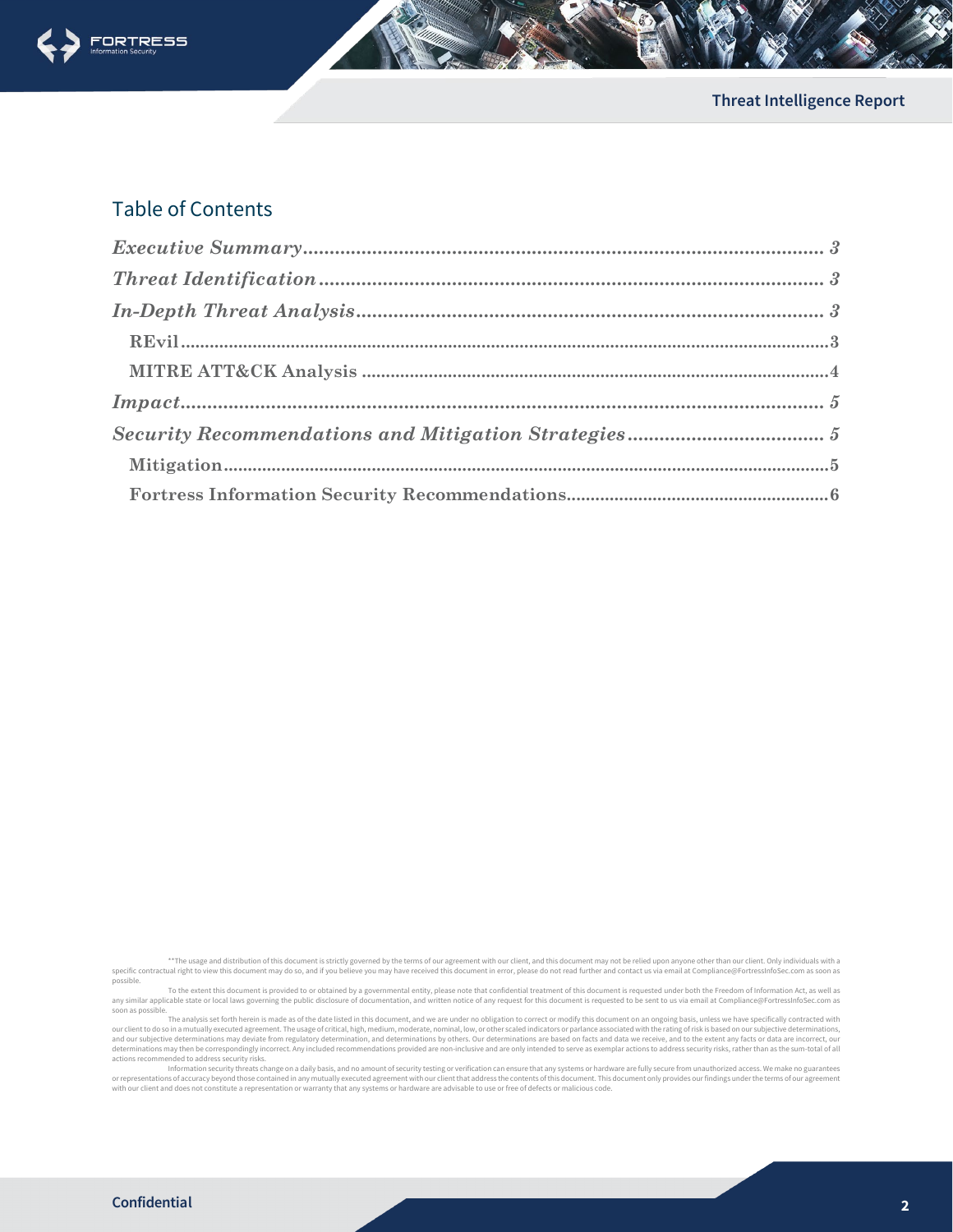



## <span id="page-2-0"></span>**Executive Summary**

In May 2021, Sol Oriens, a subcontractor for the Department of Energy (DOE) who works with the National Nuclear Security Administration (NNSA), was the subject of a cyberattack which originated from the known ransomware group REvil. Specific details surrounding how the attack was executed, including the initial intrusion vector, are unknown at this time. The attackers were able to steal employee names, social security numbers, pay rates, a contracts ledger, and information related to employee training programs, all of which were posted on the dark web. While more sensitive information does not appear to have been exfiltrated, this incident highlights the threat posed by breaches affecting critical suppliers of US government entities.

**Fortress Information Security (FIS) will continue to monitor this threat and will update this report as new information is observed.**

## <span id="page-2-1"></span>**Threat Identification**

In May 2021, Sol Oriens was the subject of a cyberattack which originated from the REvil ransomware group. The attackers were able to steal employee names, social security numbers, pay rates, a contracts ledger, and information related to employee training programs, all of which were posted on REvil's dark web blog. There is no publicly disclosed evidence at present that suggests any highly-confidential information was stolen; however, the possibility remains that REvil stole additional data and chose not to publicly release it, either to use for further extortion of Sol Oriens or to sell to the highest bidder. In addition, the information stolen in this attack may be leveraged by threat actors to enable future sophisticated phishing attacks targeting Sol Oriens employees, heightening the risk the company will be compromised again in the future.

## <span id="page-2-2"></span>**In-Depth Threat Analysis**

#### <span id="page-2-3"></span>**REvil**

REvil (also known as Sodinokibi/Sodin) has been active since at least 2019. The REvil Ransomware-asa-Service (RaaS) shares similarities to the GandCrab RaaS which was linked to the Gold Southfield Group, suggesting the attackers responsible for the malware have been active for even longer. REvil is believed to be based in Russia, as the threat actor group does not target organizations within Russia or other former Soviet territories.

REvil first made headlines in 2019 after a successful ransomware attack on Travelex, who reportedly paid a 2.3 million dollar ransom. Since then, REvil has become notorious for targeting large organizations, and demanding massive ransom payments. In 2021 alone, REvil has targeted the following organizations:

• **April 2021 – Quanta Computer and Apple** – REvil compromised Quanta Computer, a primary supplier for Apple, and attempted to extort a 50 million dollar ransom in exchange for not releasing information related to upcoming Apple products. After Quanta was unwilling to comply, REvil then shifted their focus and demanded that Apple pay the ransom.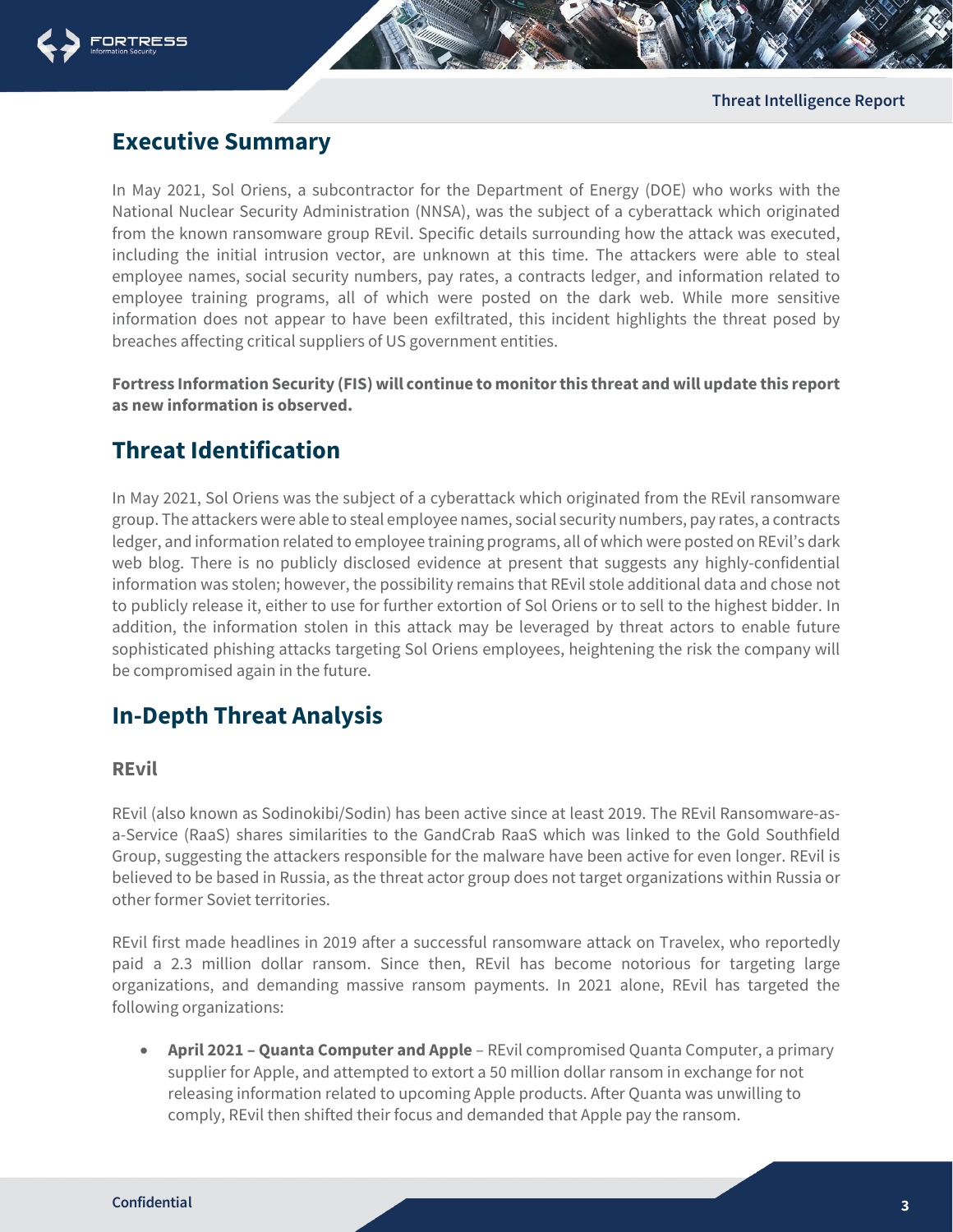

• **May 2021 – JBS Foods** – REvil successfully compromised JBS Foods and temporarily shut down the company's operations in both the United States and Australia. JBS eventually paid the demanded ransom of 11 million dollars, reportedly in an effort to protect their customers and employees. After this attack, a member of REvil said in an interview that their original was not JBS, but was instead an unnamed Brazilian organization.

#### <span id="page-3-0"></span>**MITRE ATT&CK Analysis**

The MITRE ATT&CK framework is a curated knowledge base and model for cyber adversary behavior, reflecting the various phases of an adversary's attack lifecycle and the platforms they are known to target. Below is a list of various phases and attack types used by REvil.

| T1134 | <b>Access Token Manipulation:</b><br>Token Impersonation/Theft        | REvil can obtain the token from the user that launched<br>the explorer.exe process to avoid affecting the desktop |
|-------|-----------------------------------------------------------------------|-------------------------------------------------------------------------------------------------------------------|
|       |                                                                       | of the SYSTEM user.                                                                                               |
| T1134 | <b>Access Token Manipulation:</b>                                     | REvil can launch an instance of itself with administrative                                                        |
|       | <b>Create Process with Token</b>                                      | rights using runas.                                                                                               |
| T1071 | Application Layer Protocol: Web<br>Protocols                          | REvil has used HTTP and HTTPS in communication with<br>C2.                                                        |
| T1059 | <b>Command and Scripting</b><br>Interpreter: Visual Basic             | REvil has used obfuscated VBA macros for execution.                                                               |
| T1059 | <b>Command and Scripting</b><br>Interpreter: Windows Command<br>Shell | REvil can use the Windows command line to delete<br>volume shadow copies and disable recovery.                    |
| T1059 | <b>Command and Scripting</b><br>Interpreter: PowerShell               | REvil has used PowerShell to delete volume shadow<br>copies and download files.                                   |
| T1485 | <b>Data Destruction</b>                                               | REvil has the capability to destroy files and folders.                                                            |
| T1486 | Data Encrypted for Impact                                             | REvil can encrypt files on victim systems and demands a<br>ransom to decrypt the files.                           |
| T1140 | Deobfuscate/Decode Files or                                           | REvil can decode encrypted strings to enable execution                                                            |
|       | Information                                                           | of commands and payloads.                                                                                         |
| T1189 | Drive-by Compromise                                                   | infected<br>machines<br>RFvil<br>has<br>victim<br>through<br>compromised websites and exploit kits.               |
| T1573 | Encrypted Channel: Asymmetric<br>Cryptography                         | REvil has encrypted C2 communications with the ECIES<br>algorithm.                                                |
| T1041 | <b>Exfiltration Over C2 Channel</b>                                   | REvil can exfiltrate host and malware information to C2<br>servers.                                               |
| T1083 | File and Directory Discovery                                          | REvil has the ability to identify specific files and<br>directories that are not to be encrypted.                 |
| T1562 | Impair Defenses: Disable or<br><b>Modify Tools</b>                    | REvil can connect to and disable the Symantec server on<br>the victim's network.                                  |
| T1070 | Indicator Removal on Host: File<br>Deletion                           | REvil can mark its binary code for deletion after reboot.                                                         |
| T1105 | Ingress Tool Transfer                                                 | REvil can download a copy of itself from an attacker-<br>controlled IP address to the victim machine.             |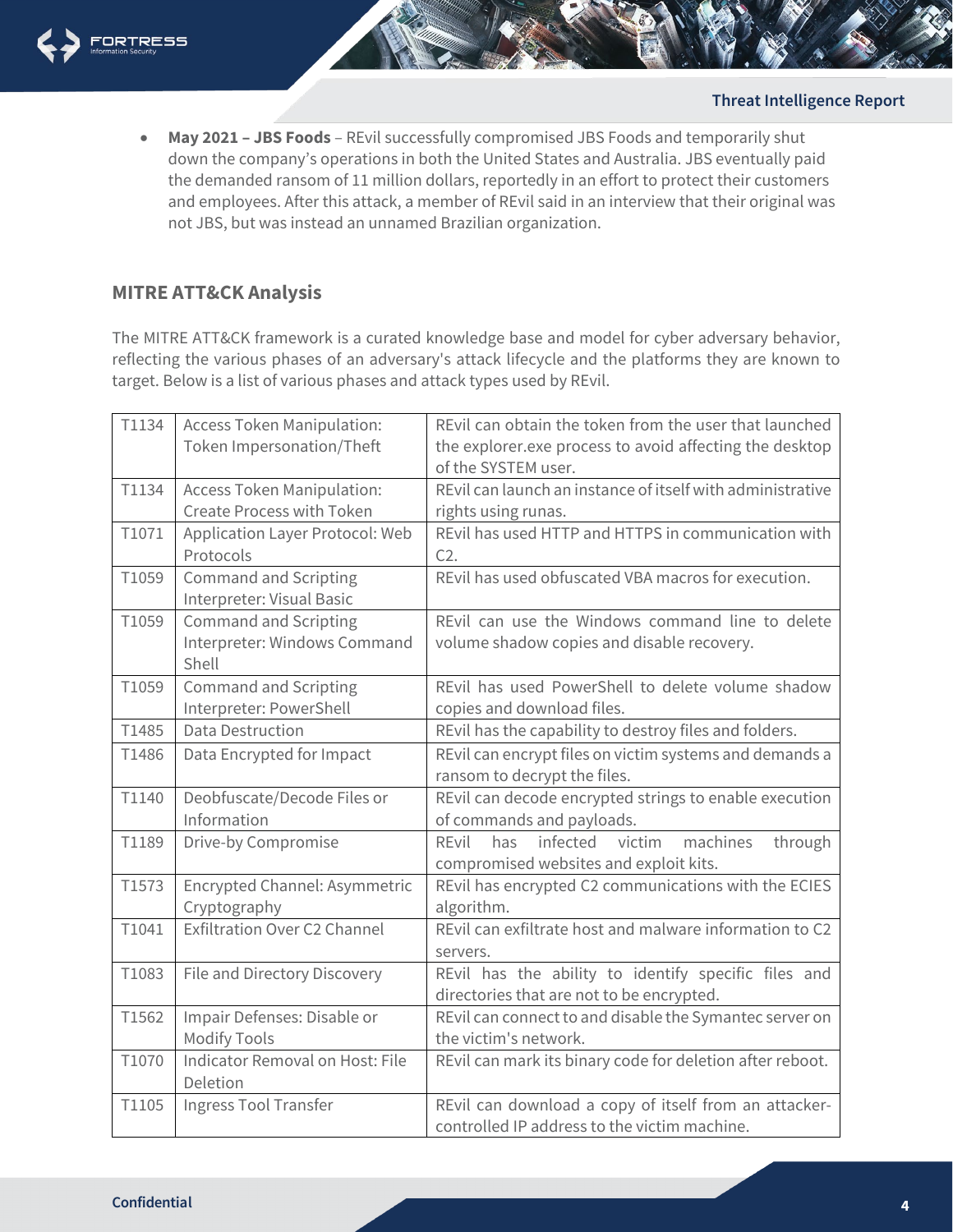

| T1490 | <b>Inhibit System Recovery</b>        | REvil can use vssadmin to delete volume shadow copies     |
|-------|---------------------------------------|-----------------------------------------------------------|
|       |                                       | and bcdedit to disable recovery features.                 |
| T1036 | Masquerading: Match Legitimate        | REvil can mimic the names of known executables.           |
|       | Name or Location                      |                                                           |
| T1112 | Modify Registry                       | REvil can save encryption parameters and system           |
|       |                                       | information to the Registry.                              |
| T1106 | Native API                            | REvil can use Native API for execution and to retrieve    |
|       |                                       | active services.                                          |
| T1027 | Obfuscated Files or Information       | REvil has used encrypted strings and configuration files. |
| T1069 | Permission Groups Discovery:          | REvil can identify the domain membership of a             |
|       | Domain Groups                         | compromised host.                                         |
| T1566 | Phishing: Spearphishing               | REvil has been distributed via malicious e-mail           |
|       | Attachment                            | attachments including MS Word Documents.                  |
| T1055 | Process Injection                     | REvil can inject itself into running processes on a       |
|       |                                       | compromised host.                                         |
| T1012 | Query Registry                        | REvil can query the Registry to get random file           |
|       |                                       | extensions to append to encrypted files.                  |
| T1489 | Service Stop                          | REvil has the capability to stop services and kill        |
|       |                                       | processes.                                                |
| T1082 | <b>System Information Discovery</b>   | REvil can identify the username, machine name, system     |
|       |                                       | language, keyboard layout, OS version, and system         |
|       |                                       | drive information on a compromised host.                  |
| T1007 | <b>System Service Discovery</b>       | REvil can enumerate active services.                      |
| T1204 | <b>User Execution: Malicious File</b> | REvil has been executed via malicious MS Word e-mail      |
|       |                                       | attachments.                                              |
| T1047 | Windows Management                    | REvil can use WMI to monitor for and kill specific        |
|       | Instrumentation                       | processes listed in its configuration file.               |

## <span id="page-4-0"></span>**Impact**

Based on the broad range of industries targeted by REvil in 2021 alone, it is unlikely that the attackers intentionally targeted Sol Oriens with the intent of affecting US government operations. Instead, Sol Oriens was most likely simply a target of opportunity. Regardless of intent, the attack had the potential to both disrupt the operations of and compromise sensitive data belonging to the US Department of Energy and the National Nuclear Security Administration. The information stolen in this attack may be leveraged by threat actors to enable future sophisticated phishing attacks targeting Sol Oriens employees, heightening the risk the company will be compromised again in the future.

## <span id="page-4-1"></span>**Security Recommendations and Mitigation Strategies**

#### <span id="page-4-2"></span>**Mitigation**

To mitigate these types of attacks, organizations should ensure patches are up to date, consider implementing two factor authentication for both external and internal components, and disabling any outward facing ports that may not necessary, including RDP, which is commonly used by attackers to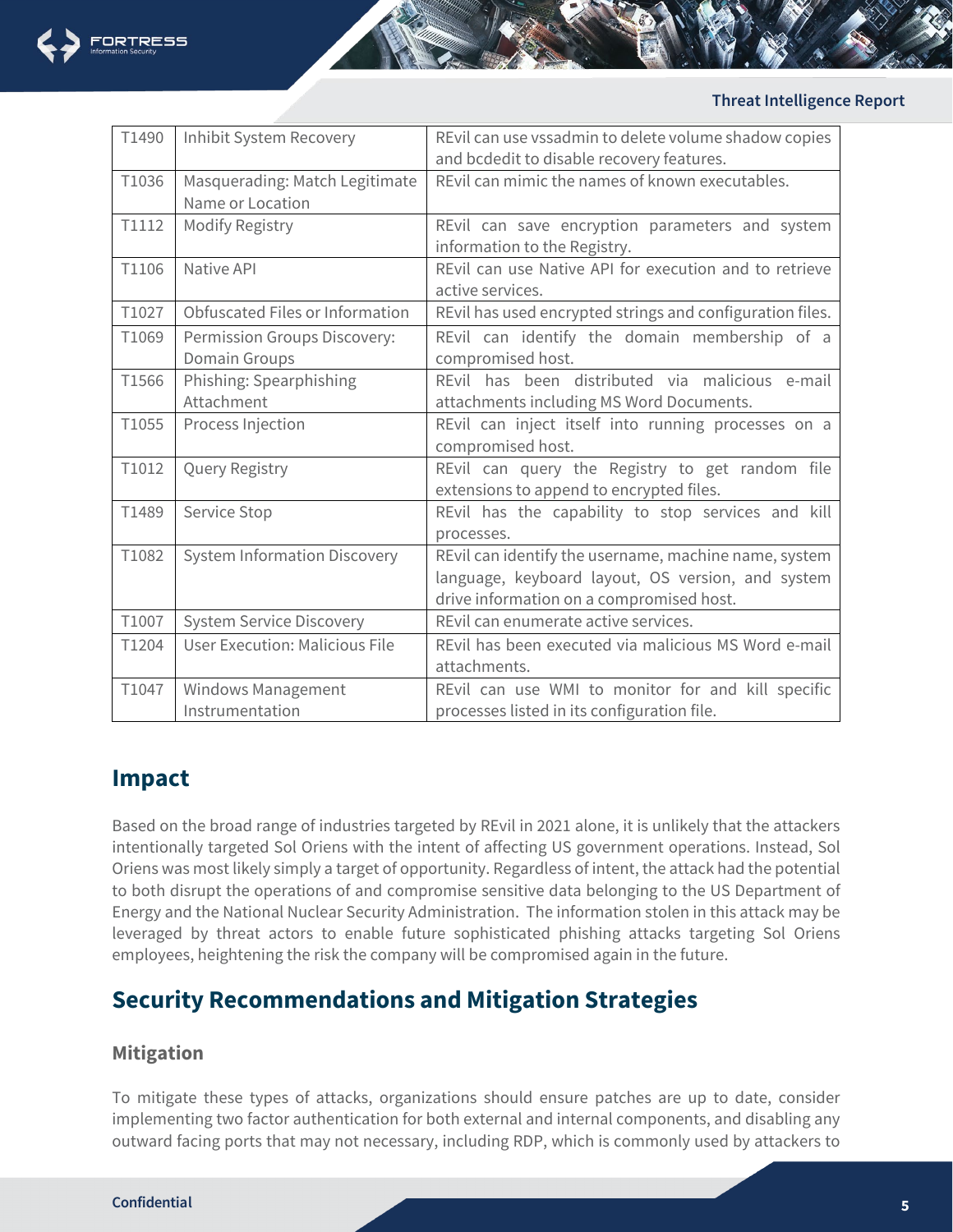

compromise networks. After the necessary hardening of systems has been completed, employees should be continuously trained to recognize social engineering techniques such as phishing emails.

#### <span id="page-5-0"></span>**Fortress Information Security Recommendations**

Fortress Information Security (FIS) recommends companies take defensive measures to minimize the risk of exploitation of vulnerabilities. Specifically, companies should:

Implement Controls to Prevent and Detect Malware Deployment:

- Ensure that antivirus/endpoint protection software is deployed on all endpoints. Antivirus signatures should be kept updated to ensure it is protecting against the latest threats.
- Monitor outbound network traffic for any suspicious activity this could serve as an indicator of malware attempting to communicate with a Command and Control (C2) server.
- Ensure your security tools are monitoring for known indicators of compromise.
- Malware is frequently delivered by phishing emails, so ensure that users are trained not to open attachments or click on links from suspicious sources.

Protect your Network from External Attackers:

- Ensure all network and system resources are properly protected by firewalls, Intrusion Detection Systems (IDS), and Intrusion Prevention Systems (IPS).
- Configure firewalls to block known malicious IP addresses.
- If remote access to corporate resources is needed, be sure employees use a Virtual Private Network (VPN).
- Ensure that your company maintains an up-to-date inventory of all externally facing assets. Maintaining an accurate asset inventory is critical in ensuring defensive measures are properly deployed across the entire perimeter.

Implement a Strong Phishing Defense Program:

- Ensure end users are properly trained to detect and respond to phishing attacks. Employees should know not to open attachments or click links from suspicious sources, and how to report phishing emails.
- Consider implementing a live phish training program, which allows users to practice responding to phishing attacks and helps identify employees who need additional training.
- Scan all incoming emails to detect threats and filter executable files from reaching end users.
- Enable strong spam filters to prevent phishing emails from reaching the end users and authenticate inbound email to prevent email spoofing.

Develop a Data Loss Prevention Program:

- Ensure system monitoring is in place to be able to track who is accessing specific files. This will help pinpoint exactly when files were extracted and who was involved.
- Scan all outgoing emails to detect any potential confidential data leaving the company's network.
- Consider limiting access to cloud storage websites that can be accessed from outside of the corporate network. If there is not a legitimate business need to use these types of websites, they may present undue risk of data exfiltration.
- Limit users' ability to store data on external storage devices, unless there is a business need to do so.